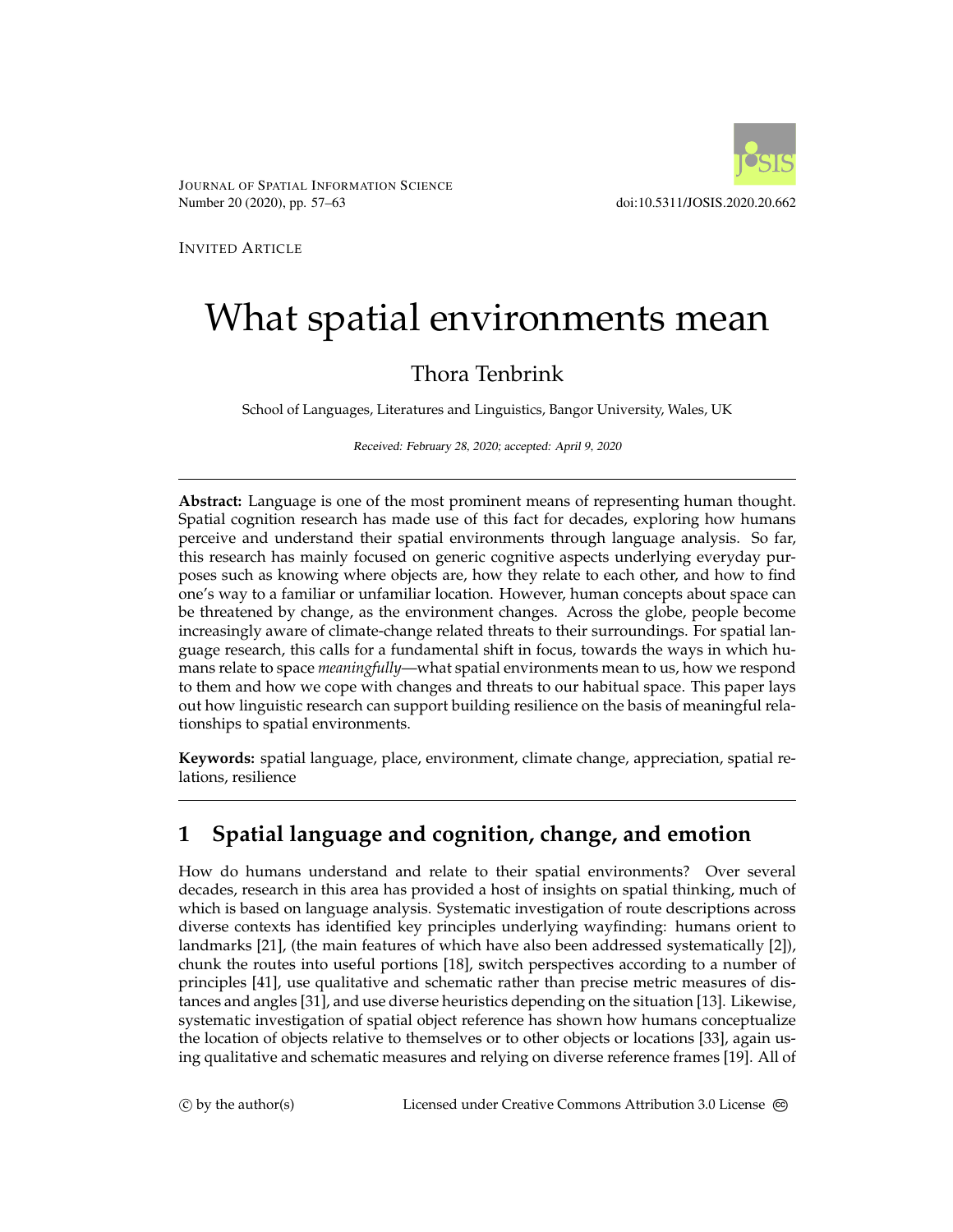these language-based insights, and many more, are central to understanding how humans think about space. Insights of this kind are understood to be generic, highlighting cognitive principles that remain fairly stable over time, although the specifics of some aspects may differ according to culture [\[20\]](#page-5-4) and situation [\[27\]](#page-5-5).

While the need to explore such cultural and situational diversity is widely recognized [\[5,](#page-4-2) [23\]](#page-5-6), what seems to be less clearly understood is a further source of variation: the changeability of the environment itself. With increasing awareness of climate change related threats, this issue becomes more prominent. Humans have a certain mental model of their environment [\[42\]](#page-6-2)—a way of understanding and relating to it that is based on and affects their daily interactions with it. If this same environment is threatened, the mental model inevitably loses stability. However, which aspects of spatial thinking are affected, and in what ways, is unclear to date.

If a road is blocked, keeping us from following the planned route, we may be able to think of an alternative route if we have access to the relevant survey knowledge [\[15\]](#page-4-3). If a landmark changes, for instance a prominent shop ceases to exist, we have a tendency to still refer to it as it is firmly placed in our memories. But the more the environment is distorted, the greater the challenge. In disaster scenarios, if a building collapses, humans have a hard time making sense of the remaining structures, faced as they are with debris, clutter, and distorted and unclear views [\[37\]](#page-6-3).

The latter scenario highlights a further point, which is too central to a catastrophic scenario to be ignored: the emotional effects, a high degree of stress, along with a sense of urgency ensuing from a highly unsettling scenario. To some extent, these effects will be triggered by any type of undesired change, no matter whether sudden and catastrophic (such as a disastrous storm flood) or slow and gradual (such as constantly rising water levels). Climate related threats affect our spatial environment, and the effects of the experienced or observed changes will affect both cognitive and emotional levels [\[8,](#page-4-4) [29\]](#page-5-7).

In part, emotional distress caused by changing environments may be directly related to uncertainty in relation to spatial behavior. Road blocks cause distress if we don't know a good alternative route; generally, feeling lost (not knowing where we are or how to get to our destination) is a highly unsettling experience [\[14\]](#page-4-5). However, emotional reactions to environmental change further relate to a very different aspect of human spatial experience in which linguistic representation remains rather underexplored to date: the fact that we deeply appreciate our environments, that we relate to them not only cognitively but also emotionally. This relates to the notion of *place* rather than *space*, which we will explore briefly in the next section.

#### **2 Research on place**

The notion of place is well-known and widely investigated in the realm of human geography [\[4\]](#page-4-6) and elsewhere (such as literary analysis [\[12\]](#page-4-7)), exploring human sentiments about specific locations. However, systematic linguistic analysis has so far mainly focused on the cognitive rather than emotional aspects of human understanding of space [\[36\]](#page-6-4).

In an excellent recent review of the various facets of the notion of place, Hamzei, Winter and Tomko [\[10\]](#page-4-8) spell out how the original notion of 'space overlaid with meaning' [\[26,](#page-5-8) [40\]](#page-6-5) has expanded (particularly over the last decade) into heterogeneous terminologies and conceptualizations, contributing different aspects concerning how humans relate to places.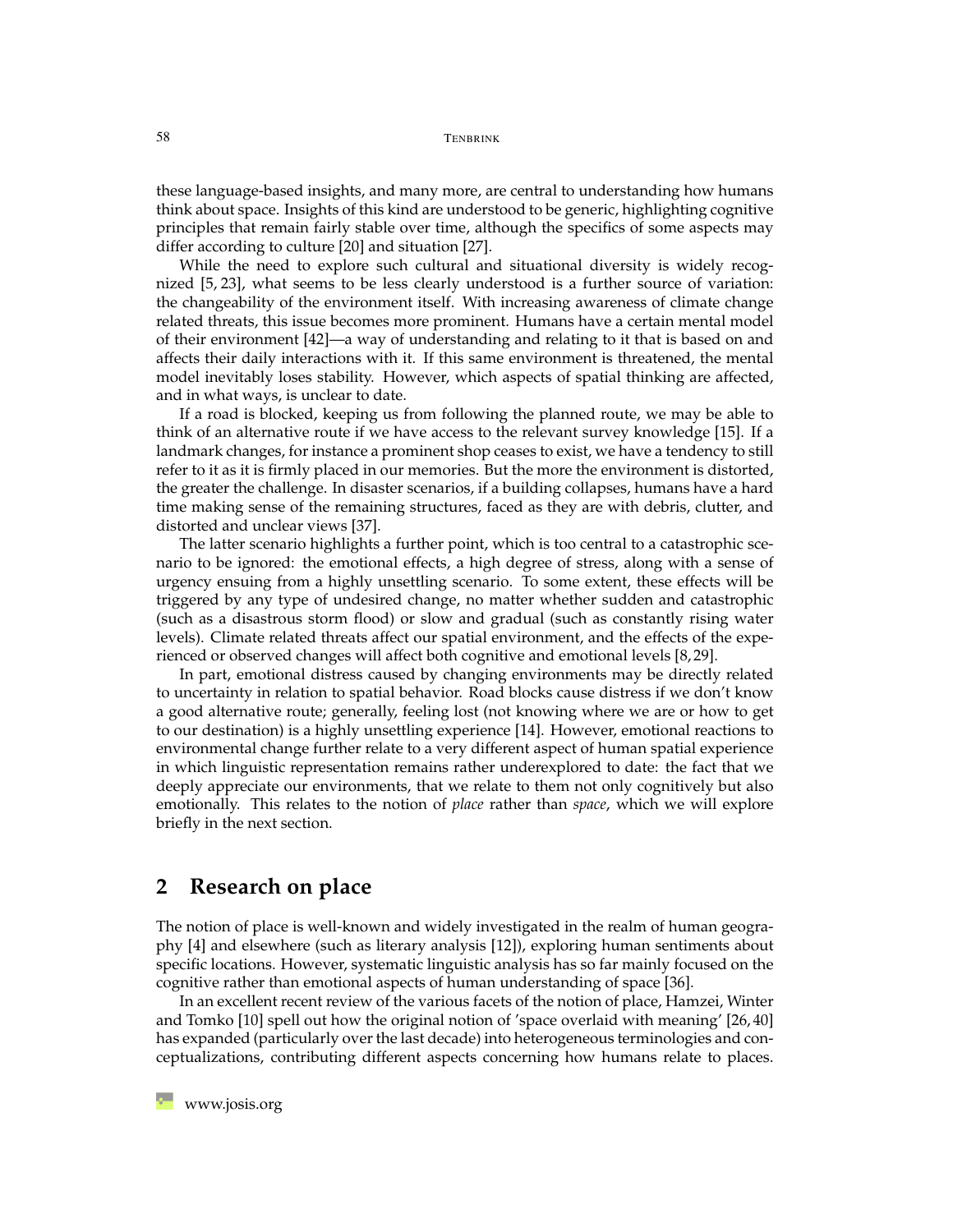The most salient or frequently mentioned facets of place comprise name, type, location, affordance, activity, meaning, place identity, and sense of place. Clearly, these facets reflect central elements of human everyday life. We relate to places, and identify with them, because they are meaningful for what we do, who we are, and where we live. Spatial environments are thus not simply challenges to be understood (cognitively) and dealt with (behaviorally, as in wayfinding) but also, and possibly primarily, they are filled with meaning and if they change, this meaning is challenged and threatened.

Language, as highlighted by Hamzei et al.'s review [\[10\]](#page-4-8), provides access to various central elements of this complex notion of place. For instance, central insights can be (and have been, to some extent) gained by investigating how places are referred to [\[25\]](#page-5-9), by their names (such as toponyms) or in various other ways [\[46\]](#page-6-6). More extended descriptions such as narratives about places (or, in fact, route instructions) highlight further aspects as to how these places are conceptualized. However, as becomes implicitly clear from the review, the differentiation between space and place has not been spelled out sufficiently in the area of linguistic analysis.

The language of place can be expected to represent the various facets of meaning beyond spatial location or spatial relationships. Thus, linguistic representations of place should reflect deeper notions of meaning, place identity, affordance, sense of place and the like—all of which go beyond a mere understanding of spatial relationships. To my knowledge there is no systematic account available to date spelling out how language accomplishes this. However, most of the available insights on place from other disciplines relate to language in some way, and many have used language as a data source [\[6\]](#page-4-9). This is unsurprising as language is the most prominent way in which meaningful human relations to place become manifest. Looking more closely and systematically at the ways in which people express their appreciation of place(s) in natural discourse is therefore a promising way forward in the endeavor to understand notions of place [\[36\]](#page-6-4).

## **3 Understanding and harnessing meaningful relations to environments**

Intuitively, there is a straightforward relationship between the discourse about place and the ability to deal with changes, building resilience in the face of climate change and related threats. We talk about what is important and relevant to us [\[28\]](#page-5-10), we act on the basis of affordances [\[9\]](#page-4-10)—i.e., on our perception of what can be done with a particular object or place, and we share insights through language and align to each other's thoughts on this basis [\[24\]](#page-5-11). This alignment on basic values is central to our ability to act jointly in the face of threats and emergency [\[45\]](#page-6-7). The ability to express our appreciation of environment is therefore key to the ability to act to preserve it.

To capture these effects in more depth, the following central challenges, at least, will need to be addressed, paralleling those that have been recognized and resolved (to varying extents) for spatial language.

• **Systematic account of the repertory of the language of place.** How do humans linguistically represent the meanings that they associate with places? What are the generic principles regarding the semantics and discourse of place? For spatial language, this challenge has been addressed, for instance, in terms of cognitive seman-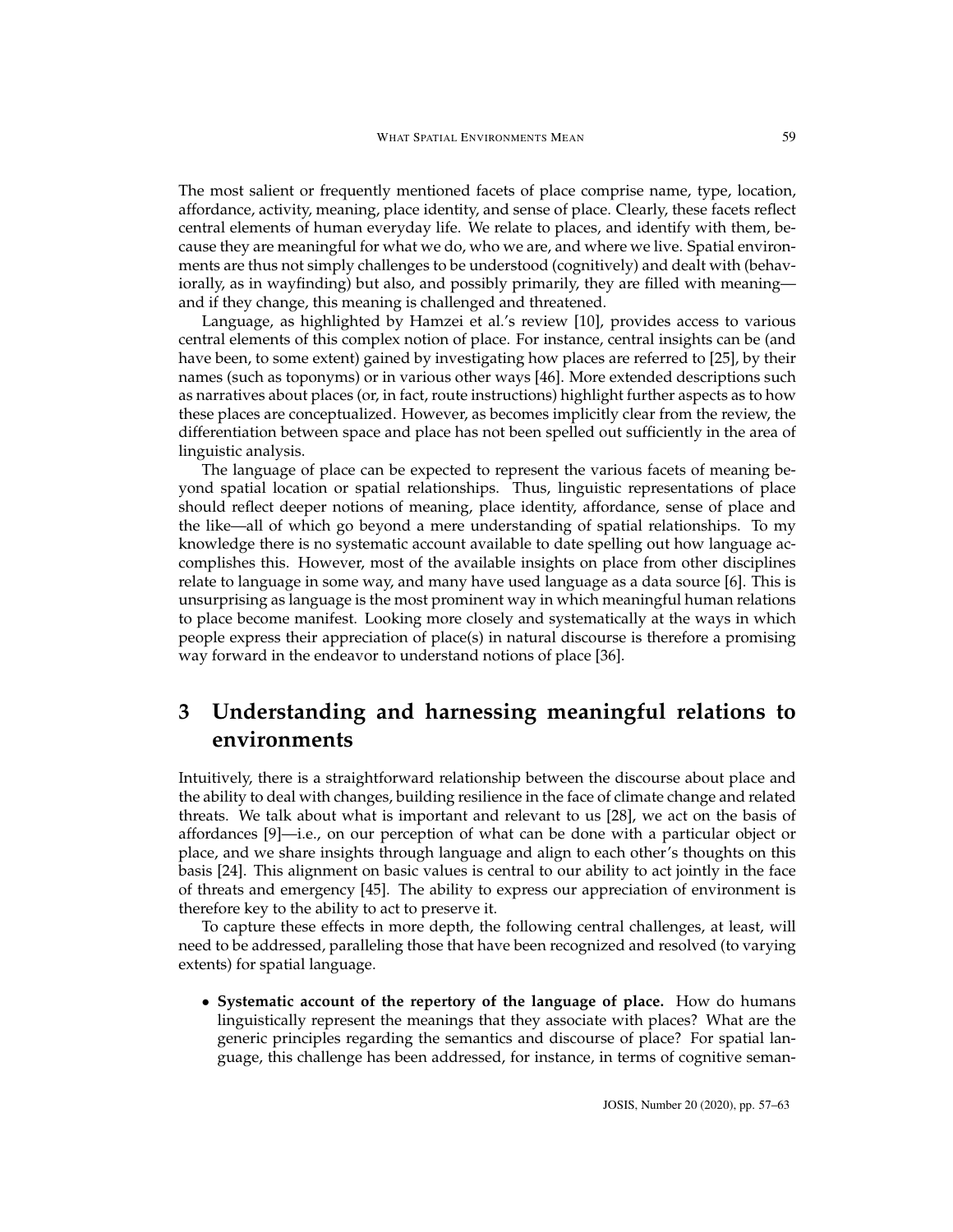#### 60 TENBRINK

tics [\[32\]](#page-6-8), linguistic ontologies [\[1\]](#page-3-0), and conceptual reference frames underlying spatial language use [\[19,](#page-5-3) [34\]](#page-6-9). For the language of place, only a few initial insights are so far available to elucidate the relevant linguistic repertory [\[7\]](#page-4-11).

- **Contextual factors.** Which generic aspects of the environment affect the extent to which, or the ways in which, humans attribute meanings to spatial environments? For spatial language, relevant insights include the effects of functional relations between objects in object reference [\[3\]](#page-4-12), effects of scale [\[22\]](#page-5-12), cultural and individual variation [\[11\]](#page-4-13), and current purpose (e.g., referring to a location or spatial object vs. distinguishing it from others [\[43\]](#page-6-10) or reaching it spatially [\[39\]](#page-6-11)). For the language of place, decisive contextual factors can be expected to include personal relevance [\[35\]](#page-6-12), societal histories and networks, affordances (things to do in an area), and the like [\[16\]](#page-4-14).
- **Temporal aspects.** How do notions of place change over time, in what ways can they be dynamic, and what are the challenges in this respect? Research on dynamic aspects of space includes motion concepts [\[44\]](#page-6-13) and spatiotemporal reference frames [\[34\]](#page-6-9). For notions of place, change can often be coupled with threat, for instance to one's identity when a home environment is at risk.
- **Dialogue and communication.** Humans relate to places individually, based on their personal interests and background. To what extent, and in what ways, are notions of place transferable, and how do humans align their sentiments to agree on specific actions to preserve the environment they appreciate? For spatial language, interaction partners have been shown to align to each other in terms of reference frames and perspectives [\[27\]](#page-5-5), and level of detail or granularity [\[38\]](#page-6-14); also, there are culturally established principles of spatial communication such as how route descriptions are formulated and structured [\[30\]](#page-5-13).

For the language of place, aligned meanings can be observed, for instance, in social movements [\[17\]](#page-5-14). Sharing of sentiments and insights about environments and supportive actions is doubtlessly central to our modern world, supported by traditional as well as social media, and movements that strive to raise awareness for environmental issues through communication. Future work on the linguistic representation of place should investigate how people communicate their sentiments regarding spatial environments and how negotiation processes help to develop resilience jointly in the face of threats.

Since the language of place represents meaning associated with space in addition to understanding and dealing with space, there are limits to the parallels that can be drawn from traditional spatial language research. However, there are also overlaps; a range of insights about place have come out of the analysis of spatial discourse [\[10\]](#page-4-8). Most importantly, indepth understanding of the language of place has the potential to add a layer of *meaning* to associated research: the aim to harness the multi-faceted insights towards resilience that are represented in the ubiquitous manifestations of what spatial environments mean.

### **References**

<span id="page-3-0"></span>[1] BATEMAN, J. A., HOIS, J., ROSS, R., AND TENBRINK, T. A linguistic ontology of space for natural language processing. *Artificial Intelligence 174*, 14 (2010), 1027–1071.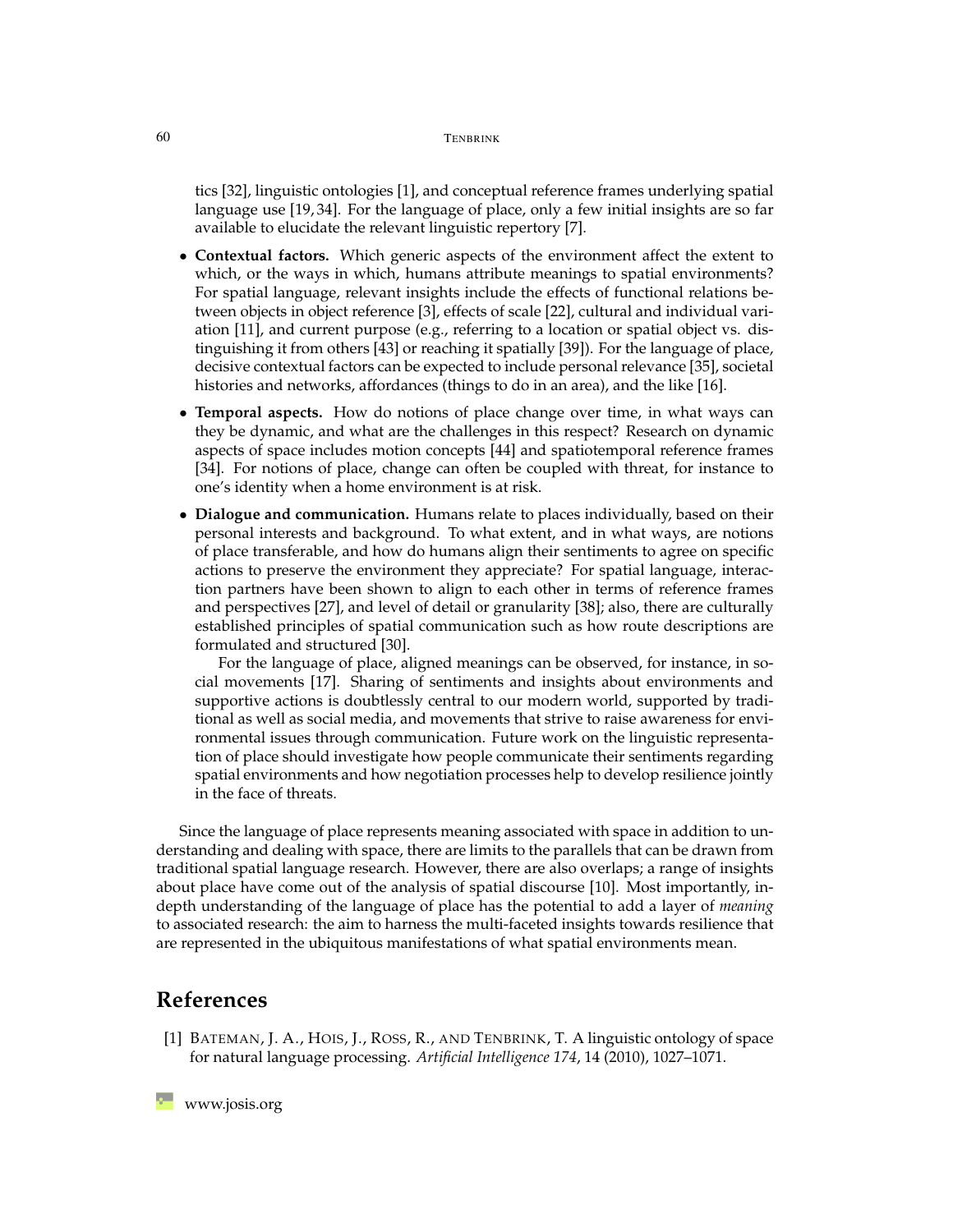- <span id="page-4-0"></span>[2] CADUFF, D., AND TIMPF, S. On the assessment of landmark salience for human navigation. *Cognitive Processing 9*, 4 (2008), 249–267.
- <span id="page-4-12"></span>[3] COVENTRY, K. R., AND GARROD, S. C. *Saying, seeing and acting. The psychological semantics of spatial prepositions*. Essays in Cognitive Psychology series. Psychology Press, Hove, UK, 2004.
- <span id="page-4-6"></span>[4] CRESSWELL, T. Place: encountering geography as philosophy. *Geography 93*, 3 (2008), 132–139.
- <span id="page-4-2"></span>[5] DASEN, P. R., AND MISHRA, R. C. *Development of Geocentric Spatial Language and Cognition: An eco-cultural perspective*, vol. 12. Cambridge University Press, Cambridge, 2010.
- <span id="page-4-9"></span>[6] DAVIES, C. Reading geography between the lines: extracting local place knowledge from text. In *International Conference on Spatial Information Theory* (2013), Springer, pp. 320–337.
- <span id="page-4-11"></span>[7] DERUNGS, C., AND PURVES, R. S. From text to landscape: locating, identifying and mapping the use of landscape features in a swiss alpine corpus. *International Journal of Geographical Information Science 28*, 6 (2014), 1272–1293.
- <span id="page-4-4"></span>[8] FARBOTKO, C., AND MCGREGOR, H. V. Copenhagen, climate science and the emotional geographies of climate change. *Australian Geographer 41*, 2 (2010), 159–166.
- <span id="page-4-10"></span>[9] GIBSON, J. J. *The ecological approach to visual perception*. Houghton, Mifflin and Company, Boston, MA, 1979.
- <span id="page-4-8"></span>[10] HAMZEI, E., WINTER, S., AND TOMKO, M. Place facets: a systematic literature review. *Spatial Cognition & Computation* (2019), 1–49.
- <span id="page-4-13"></span>[11] HAUN, D. B., RAPOLD, C. J., JANZEN, G., AND LEVINSON, S. C. Plasticity of human spatial cognition: Spatial language and cognition covary across cultures. *Cognition 119*, 1 (2011), 70–80.
- <span id="page-4-7"></span>[12] HOELSCHER, S., AND ALDERMAN, D. H. Memory and place: geographies of a critical relationship. *Social & Cultural Geography 5*, 3 (2004), 347–355. 10.1080/1464936042000252769.
- <span id="page-4-1"></span>[13] HÖLSCHER, C., TENBRINK, T., AND WIENER, J. M. Would you follow your own route description? cognitive strategies in urban route planning. *Cognition 121*, 2 (2011), 228– 247.
- <span id="page-4-5"></span>[14] HUGHES, A., AND MEE, K. Journeys unknown: Embodiment, affect, and living with being "lost" and "found". *Geography Compass 12*, 6 (2018), e12372.
- <span id="page-4-3"></span>[15] JANZEN, G., SCHADE, M., KATZ, S., AND HERRMANN, T. Strategies for detour finding in a virtual maze: The role of the visual perspective. *Journal of Environmental Psychology 21*, 2 (2001), 149–163.
- <span id="page-4-14"></span>[16] JORDAN, T., RAUBAL, M., GARTRELL, B., AND EGENHOFER, M. An affordance-based model of place in gis. In *8th Int. Symposium on Spatial Data Handling, SDH* (1998), vol. 98, pp. 98–109.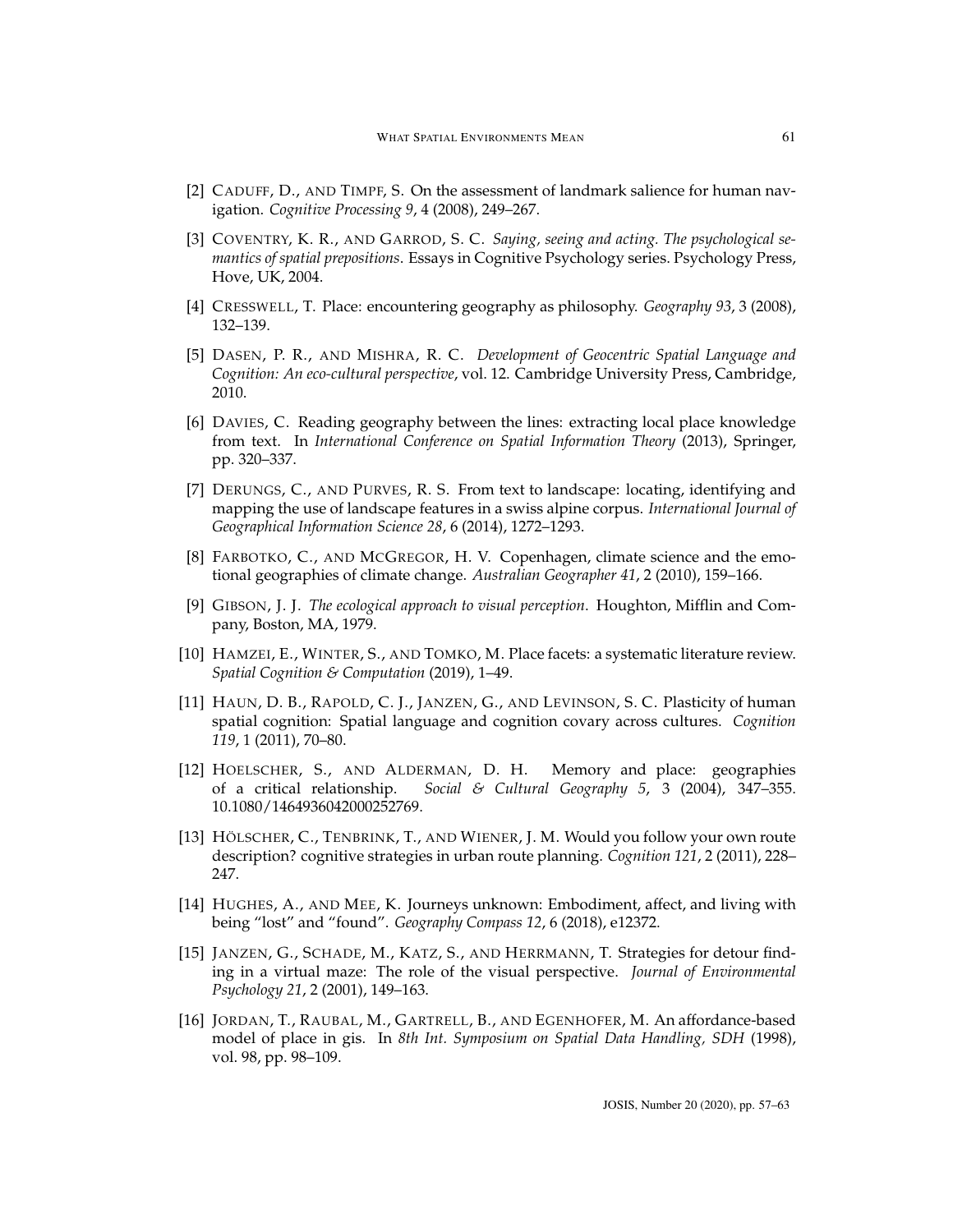#### 62 TENREINK

- <span id="page-5-14"></span>[17] KLANDERMANS, B. The social construction of protest and multiorganizational fields. *Frontiers in Social Movement Theory* (1992), 77–103.
- <span id="page-5-1"></span>[18] KLIPPEL, A. Wayfinding choremes. In *Spatial Information Theory: Foundations of Geographic Information Science. Conference on Spatial Information Theory (COSIT)* (2003), W. Kuhn, M. Worboys, and S. Timpf, Eds., Lecture Notes in Computer Science, Springer; Berlin, pp. 320–334.
- <span id="page-5-3"></span>[19] LEVINSON, S. Frames of reference and Molyneux's question: Crosslinguistic evidence. In *Language and Space*, P. Bloom, M. Peterson, L. Nadel, and M. Garrett, Eds. MIT Press, Cambridge, MA, 1996, pp. 109–169.
- <span id="page-5-4"></span>[20] LEVINSON, S. C. *Space in Language and Cognition: explorations in cognitive diversity*. Cambridge University Press, Cambridge, 2003.
- <span id="page-5-0"></span>[21] MICHON, P.-E., AND DENIS, M. When and why are visual landmarks used in giving directions? In *Spatial Information Theory: Foundations of Geographic Information Science. International Conference, COSIT 2001*, D. R. Montello, Ed., Lecture Notes in Computer Science. Springer-Verlag, Berlin-Heidelberg, 2001, pp. 292–305.
- <span id="page-5-12"></span>[22] MONTELLO, D. R. Scale and multiple psychologies of space. In *Spatial Information Theory: A theoretical basis for GIS*, A. Frank and I. Campari, Eds. Springer, Berlin, Heidelberg, New York, 1993, pp. 312–321.
- <span id="page-5-6"></span>[23] PALMER, B., LUM, J., SCHLOSSBERG, J., AND GABY, A. How does the environment shape spatial language? evidence for sociotopography. *Linguistic Typology 21*, 3 (2017), 457–491.
- <span id="page-5-11"></span>[24] PICKERING, M. J., AND GARROD, S. Towards a mechanistic psychology of dialogue. *Behavioural and Brain Sciences 27*, 2 (2004), 169–190.
- <span id="page-5-9"></span>[25] PURVES, R. S., AND DERUNGS, C. From space to place: Place-based explorations of text. *International Journal of Humanities and Arts Computing 9*, 1 (2015), 74–94.
- <span id="page-5-8"></span>[26] RELPH, E. *Place and Placelessness*. Pion, London, 1976.
- <span id="page-5-5"></span>[27] SCHOBER, M. F. Spatial perspective taking in conversation. *Cognition 47* (1993), 1–24.
- <span id="page-5-10"></span>[28] SPERBER, D., AND WILSON, D. *Relevance: communication and cognition*. Blackwell, Oxford, 1986.
- <span id="page-5-7"></span>[29] SUNDBLAD, E.-L., BIEL, A., AND GÄRLING, T. Cognitive and affective risk judgements related to climate change. *Journal of Environmental Psychology 27*, 2 (2007), 97– 106.
- <span id="page-5-13"></span>[30] SUZUKI, K., AND WAKABAYASHI, Y. Cultural differences of spatial descriptions in tourist guidebooks. In *International Conference on Spatial Cognition* (2004), Springer, pp. 147–164.
- <span id="page-5-2"></span>[31] TALMY, L. How language structures space. In *Spatial Orientation: Theory, Research, and Application*, H. Pick and L. Acredolo, Eds. Plenum Press, New York, 1983, pp. 225–282.

**[www.josis.org](http://www.josis.org)**